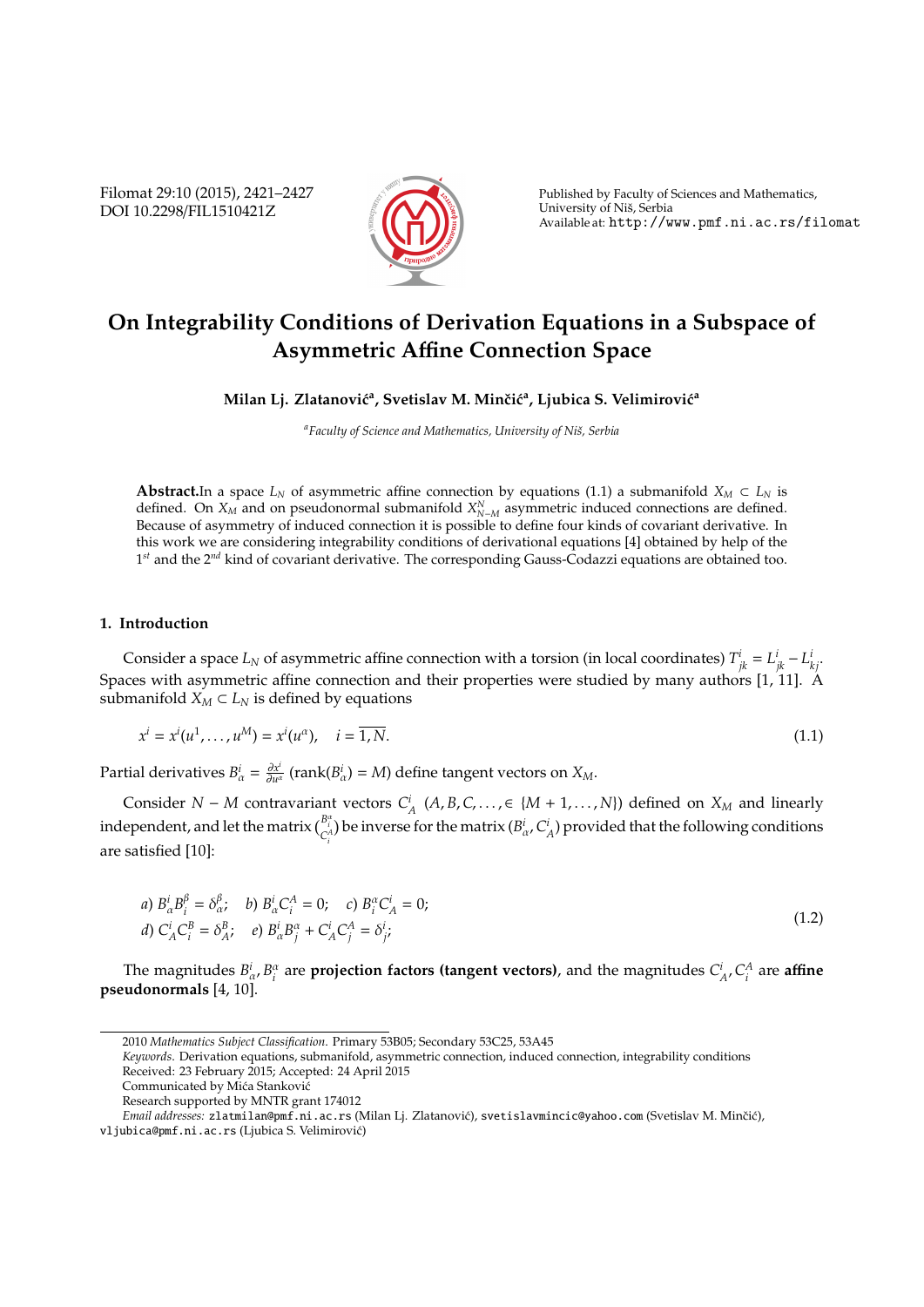The **induced connection** on  $X_M$  is [4, 10, 11]:

$$
\widetilde{L}^{\alpha}_{\beta\gamma} = B^{\alpha}_{i} (B^{i}_{\beta,\gamma} + L^{i}_{jk} B^{j}_{\beta} B^{k}_{\gamma}), \tag{1.3}
$$

where  $B^i_{\beta,\gamma} = \partial B^i_{\beta}/\partial u^{\gamma} = \partial^2 x^i/\partial u^{\beta}\partial u^{\gamma}$ . Because *L* is asymmetric by virtue of *j*, *k*, *L* is asymmetric in  $\beta, \gamma$  too. The submanifold  $X_M$  endowed with  $\widetilde{L}$  becomes  $L_M$  and we write  $L_M \subset L_N$ .

The set of pseudonormals of the submanifold  $X_M \subset L_N$  makes **a pseudonormal bundle** of  $X_M$ , and we note it  $X_{N-M}^N$ . We have defined in [4] **induced connection of pseudonormal bundle** with coefficients

$$
\overline{L}_{\frac{1}{2}B\mu}^A = C_i^A (C_{B,\mu}^i + L_{\substack{j_k \\ k_j}}^i C_B^j B_{\mu}^k). \tag{1.4}
$$

As the coefficients  $L$ ,  $\tilde{L}$ ,  $\overline{L}$  are generally asymmetric, we can define four kinds of covariant derivative for a tensor, defined in the points of *XM*. For example:

$$
t_{j\beta B}^{i\alpha A}_{\mu} = t_{j\beta B,\mu}^{i\alpha A} + L_{pm_{\substack{mp \ m \ p}}^{i\beta B}}^{i\alpha A} - L_{jm}^{p} t_{p\beta B}^{i\alpha A} + \widetilde{L}_{\substack{n \mu \ n \beta B}}^{\alpha} t_{j\beta B}^{i\alpha A} - \widetilde{L}_{\substack{n \mu \ n \beta B}}^{\alpha} t_{j\beta B}^{i\alpha A} - \widetilde{L}_{\substack{n \mu \ n \beta B}}^{\beta} t_{j\alpha B}^{i\alpha A} + \widetilde{L}_{\substack{1 \mu \mu \beta B}}^{A} t_{j\beta B}^{i\alpha B} - \widetilde{L}_{\substack{1 \mu \mu \beta B}}^{p} t_{j\beta B}^{i\alpha A}, \tag{1.5}
$$

In this manner four connections  $\bigvee^{\bullet}_{\theta}$  on  $X_M \subset L_N$  are defined. We shall note the obtained structures  $(X_M \subset L_N)$ ∇  $\nabla_{\theta}, \theta \in \{1, \ldots, 4\}.$ 

### **2. Integrability conditions of derivational equations for tangents**

2.0 From (2.17, 17') in [4], we have a derivational equations for tangents

$$
B_{\alpha|\mu}^i = \mathop{\Omega}\limits_{\theta}^P \mathcal{C}_{\mu}^i, \quad B_{i|\mu}^{\alpha} = \widehat{\mathop{\Omega}\limits_{\theta}^{\alpha}} \mathcal{C}_{i}^P, \quad \theta \in \{1, 2\},
$$
\n(2.1)

and from (3.19, 19') for pseudonormals

$$
C_{A_{\parallel}^i\mu}^i = -\widehat{Q}_{A\mu}^{\pi} B_{\pi}^i, \quad C_{i_{\parallel}^i\mu}^A = -\widehat{Q}_{\pi\mu}^A B_{i}^{\pi}, \quad \theta \in \{1, 2\}.
$$

So, one obtains

$$
B^i_{\alpha|\mu|\nu} = (\mathcal{Q}^P_{\theta}\mathcal{Q}^i_{\nu})_{\omega} = \mathcal{Q}^P_{\theta}\mathcal{Q}^i_{\mu|\nu}C^i_{P} + \mathcal{Q}^P_{\theta}\mathcal{Q}^i_{\mu}C^i_{P|\nu}
$$

$$
= -\mathcal{Q}^P_{\alpha\mu}\mathcal{Q}^T_{\theta\nu}B^i_{\pi} + \mathcal{Q}^P_{\alpha\mu|\nu}C^i_{P},
$$

$$
(2.2) \quad \mathcal{Q}^P_{\theta}\mathcal{Q}^T_{\theta\nu}B^i_{\tau} + \mathcal{Q}^P_{\theta}\mathcal{Q}^i_{\mu|\nu}C^i_{P},
$$

where  $\prime \prime$  =  $\prime \prime$  signifies "equal with respect to (2.2)". In this manner

$$
B_{\alpha|\mu|\nu}^{i} - B_{\alpha|\nu|\mu}^{i} = (\widehat{\Omega}_{\theta}^{\pi} \Omega_{\mu}^{\circ} - \widehat{\Omega}_{\theta}^{\pi} \Omega_{\alpha}^{\circ})B_{\pi}^{i} + (\Omega_{\theta}^{\pi} \Omega_{\mu|\nu}^{\circ} - \Omega_{\theta}^{\circ})B_{\nu|\mu}^{i}C_{p}^{i},
$$
\n(2.3)

and by analogous procedure:

$$
B^{\alpha}_{i|\mu|\nu} - B^{\alpha}_{i|\nu|\mu} = (\Omega^P_{\theta^{\pi}\mu} \widehat{\Omega}^{\alpha}_{\theta^{\nu}} - \Omega^P_{\omega^{\pi}\nu} \widehat{\Omega}^{\alpha}_{\theta^{\mu}}) B^{\pi}_{i} + (\widehat{\Omega}^{\alpha}_{\theta^{\mu}|\nu} - \widehat{\Omega}^{\alpha}_{\theta^{\nu}|\mu}) C^P_{i},
$$
\n(2.3')

where [4]

$$
\Omega_{\lambda}^{P} = C_{i}^{P} (B_{\alpha,\mu}^{i} + L_{pm}^{i} B_{\alpha}^{p} B_{\mu}^{m}),
$$
\n(2.4)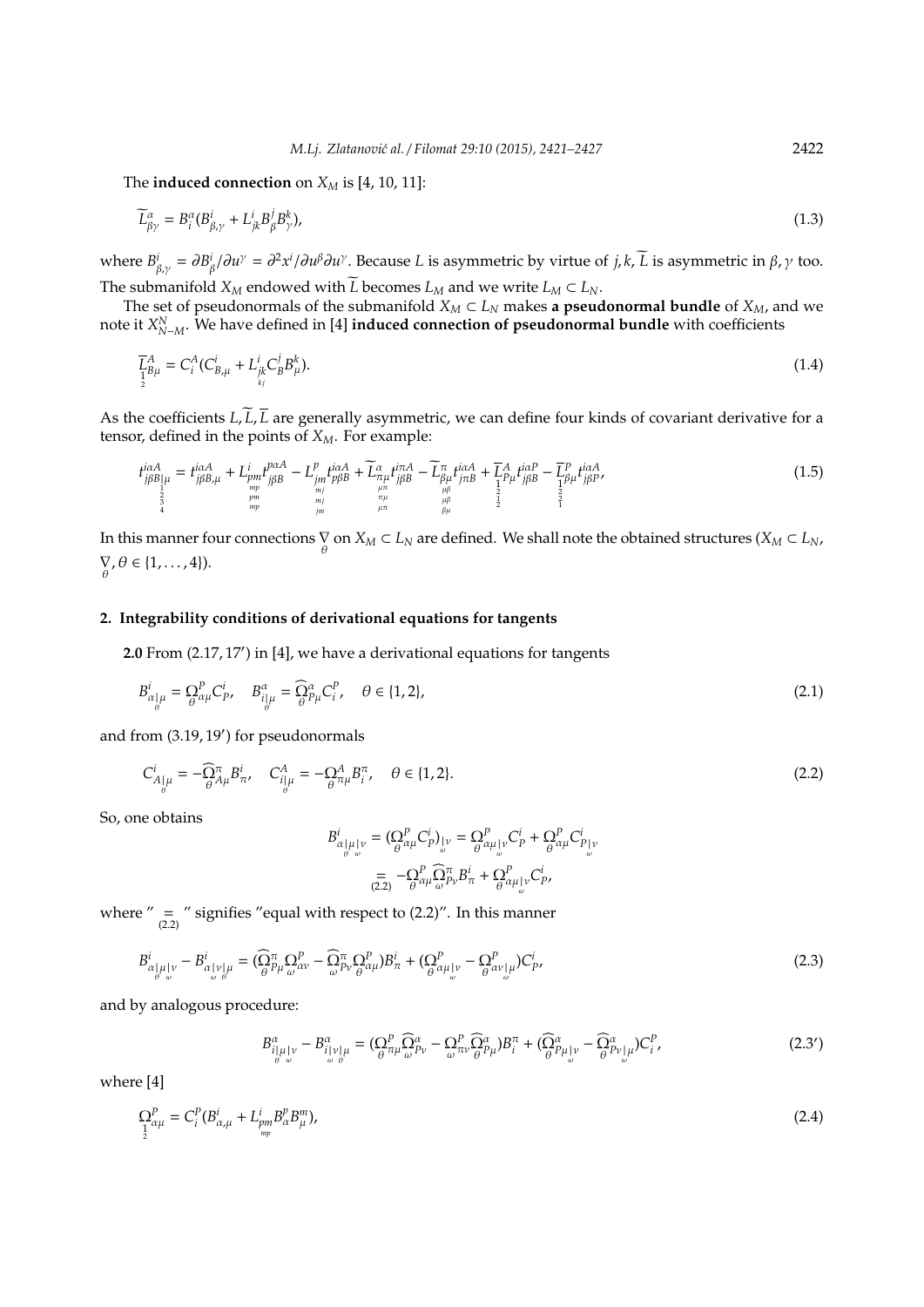*M.Lj. Zlatanovi´c al.* / *Filomat 29:10 (2015), 2421–2427* 2423

$$
\widehat{\Omega}_{P\mu}^{\alpha} = C_P^i (B_{i,\mu}^{\alpha} - L_{im}^p B_p^{\alpha} B_{\mu}^m). \tag{2.4'}
$$

Based on the Ricci type identities [1, 2]

$$
B_{\alpha|\mu|\nu}^{i} - B_{\alpha|\nu|\mu}^{i} = R_{\theta}^{i} - B_{\alpha|\mu|\mu}^{i} B_{\alpha}^{n} B_{\mu}^{m} B_{\nu}^{n} - \widetilde{R}_{\alpha\mu\nu}^{\pi} B_{\pi}^{i} + (-1)^{\theta} \widetilde{T}_{\mu\nu}^{\pi} B_{\alpha|\pi}^{i}, \quad \theta \in \{1, 2\}.
$$

where

$$
R^i_{jmn} = L^i_{jm,n} - L^i_{jm,m} + L^p_{jm} L^i_{pn} - L^p_{jn} L^i_{pm},
$$
\n(2.6)

$$
R_{2\,jmn}^i = L_{mj,n}^i - L_{nj,m}^i + L_{mj}^p L_{np}^i - L_{nj}^p L_{mp}^i,
$$
\n(2.7)

are curvature tensors of the 1<sup>st</sup> respectively the 2<sup>nd</sup> kind of the  $L_N$  and, analogously,  $R_1$  $\frac{\alpha}{\beta}$ μν<sup>,</sup>  $\frac{R}{2}$  $\frac{\alpha}{\beta\mu\nu}$  are curvature tensors of  $L_M \subset L_N$ , obtained in the same manner by connection  $\widetilde{L}^{\alpha}_{\beta \gamma}$ .

**2.1** Taking (2.3)  $\theta = \omega \in \{1, 2\}$ , equalizing the right sides of obtained equation and (2.5) and exchange  $B^i_{\alpha|\pi}$ with respect of (2.1), we get **the** 1<sup>st</sup> and the 2<sup>nd</sup> kind integrability condition of derivational equation (2.1):

$$
R^i_{\theta} p_{mn} B^p_{\alpha} B^m_{\mu} B^n_{\nu} = (\overline{R}^{\pi}_{\theta} \alpha_{\mu\nu} + \overline{\Omega}^{\pi}_{\theta} \Omega^p_{\mu} \partial^p_{\alpha\nu} - \overline{\Omega}^{\pi}_{\theta} \Omega^p_{\nu} \partial^p_{\alpha\mu} B^i_{\pi} + (\underline{Q}^P_{\theta} \alpha_{\mu} \nu_{\theta} - \underline{Q}^P_{\alpha\nu} \nu_{\theta} \mu + (-1)^{\theta-1} \overline{T}^{\pi}_{\mu\nu} \underline{Q}^P_{\theta} \alpha_n) C^i_{p}, \quad \theta \in \{1, 2\}.
$$
\n(2.8)

*a*) Composing that equation with  $B_i^{\lambda}$  and taking into consideration (1.2), we obtain

$$
\widetilde{R}_{\theta}^{\lambda}{}_{\alpha\mu\nu} = R_{\theta}^{i}{}_{pmn}B_{\theta}^{\lambda}B_{\mu}^{p}B_{\nu}^{m} + \Omega_{\theta}^{p}{}_{\theta} \Omega_{\theta}^{\lambda}{}_{\rho} - \Omega_{\theta}^{p}{}_{\omega} \widehat{\Omega}_{\theta}^{\lambda}{}_{\mu}, \quad \theta \in \{1, 2\}.
$$
\n(2.9)

which are Gauss equation of the 1<sup>st</sup> and the 2<sup>nd</sup> kind ( $\theta = 1, 2$ ) for  $L_M \subset L_N$ .

*b*) If one composes (2.8) with  $C_i^L$ , we get

$$
R^i_{\theta}{}_{pmn}C^L_i B^p_{\alpha} B^m_{\mu} B^n_{\nu} = \Omega^L_{\theta}{}_{\alpha\mu}{}_{\vert\nu} - \Omega^L_{\theta}{}_{\alpha\nu}{}_{\vert\mu} + (-1)^{\theta-1} \widetilde{T}^{\pi}_{\mu\nu} \Omega^L_{\theta}{}_{\alpha\pi}, \quad \theta \in \{1, 2\}.
$$

and that are the 1<sup>st</sup> Codazzi equation of the 1<sup>st</sup> and the 2<sup>nd</sup> kind ( $\theta$  = 1, 2) for  $L_M \subset L_N$ .

**2.1'** Starting from the Ricci type identities (2.3') for  $\theta \in \{1, 2\}$ 

$$
B^{\alpha}_{i|\mu|\nu} - B^{\alpha}_{i|\nu|\mu} = -R^p_{\theta \text{ imn}} B^{\alpha}_{\rho} B^m_{\mu} B^n_{\nu} + \widetilde{R}^{\alpha}_{\pi\mu\nu} B^{\pi}_{i} + (-1)^{\theta} \widetilde{T}^{\pi}_{\mu\nu} B^{\alpha}_{i|\pi}, \quad \theta \in \{1, 2\}.
$$
 (2.5')

substituting  $B_i^{\alpha}$  into (2.5') by virtue of (2.1'), we get the 1<sup>st</sup> and the 2<sup>nd</sup> integrability condition of derivation **equation** (2.1 0 )**:**

$$
R^p_{\theta\,mn} B^{\alpha}_{p} B^m_{\mu} B^n_{\nu} = (\overline{R}^{\alpha}_{\theta\,n\mu\nu} - \Omega^P_{\theta\,n\mu} \overline{\Omega}^{\alpha}_{\theta\,p\nu} + \Omega^P_{\theta\,n\nu} \overline{\Omega}^{\alpha}_{\theta\,\mu} B^{\pi}_{\mu} + (-1)^{\theta} \overline{T}^{\pi}_{\mu\nu} \overline{\Omega}^{\alpha}_{\theta\,p\pi} C^P_{i}, \quad \theta \in \{1, 2\}.
$$
\n
$$
(2.8')
$$

*a*<sup> $\prime$ </sup>) By composing the previous equation with  $B^i_\lambda$  one gets

$$
\widetilde{R}^{\alpha}_{\lambda\mu\nu} = R^p_{\theta\,imm}B^{\alpha}_{p}B^i_{\lambda}B^m_{\mu}B^n_{\nu} + \Omega^P_{\theta}{}^{\lambda}_{\lambda\mu}\widehat{\Omega}^{\alpha}_{p\nu} - \Omega^P_{\theta}{}^{\lambda}_{\lambda\nu}\widehat{\Omega}^{\alpha}_{p\mu}, \quad \theta \in \{1,2\},
$$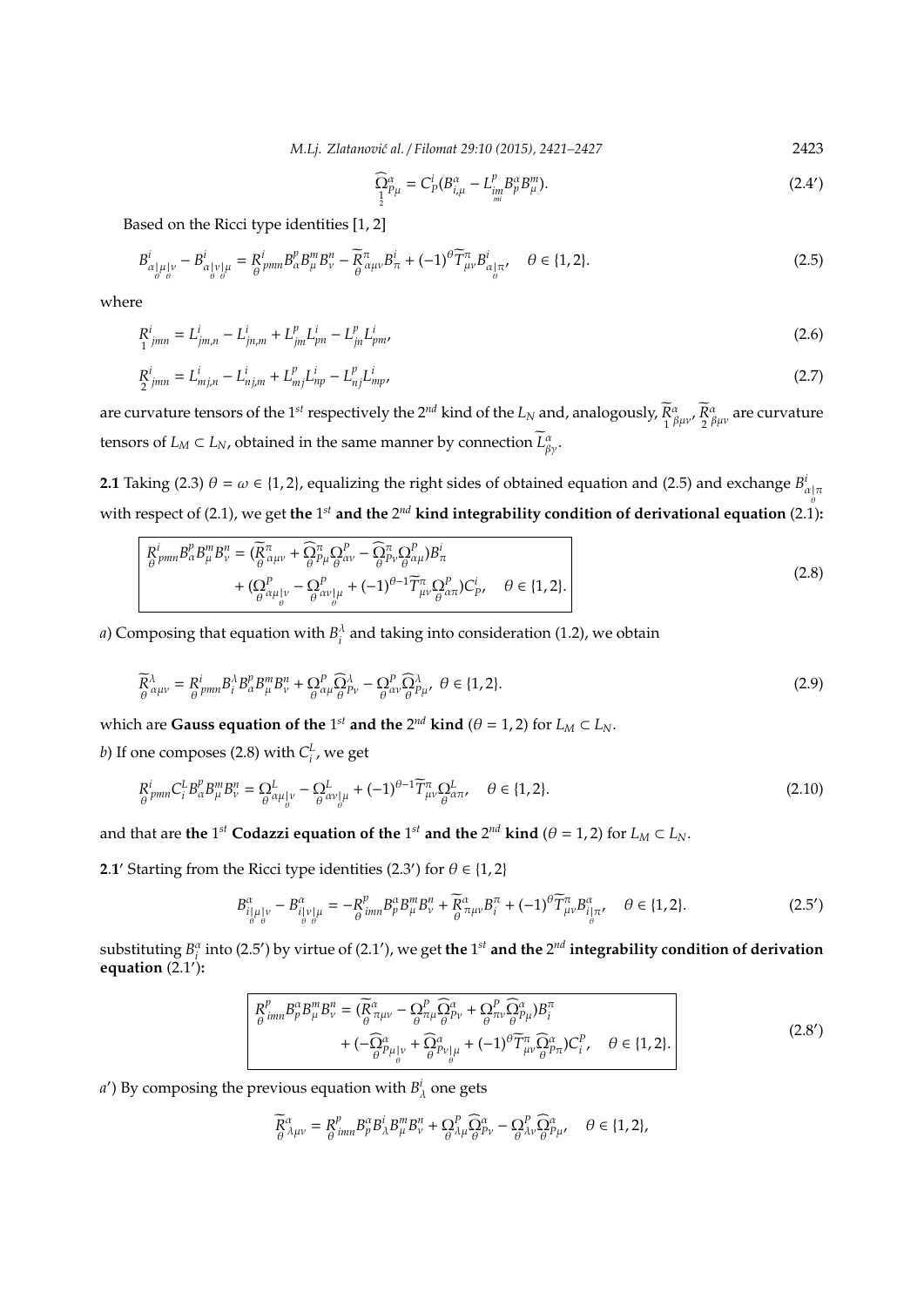and that equation by exchanges  $\alpha \leftrightarrow \lambda$ ,  $p \leftrightarrow i$  becomes (2.9). *b*<sup> $\prime$ </sup>) Composing (2.8<sup> $\prime$ </sup>) with  $C^i_L$ , it follows that

$$
R^p_{\theta}{}^{imn}C^i_L B^{\alpha}_p B^m_{\mu} B^n_{\nu} = -\widehat{\Omega}^{\alpha}_{L\mu|_{\theta}^{\nu}} + \widehat{\Omega}^{\alpha}_{L\nu|_{\theta}^{\mu}} + (-1)^{\theta} \widetilde{T}^{\pi}_{\mu\nu} \widehat{\Omega}^{\alpha}_{L\pi}, \ \theta \in \{1, 2\},\tag{2.10'}
$$

which is the another form of **the** 1<sup>st</sup> Codazzi equation of the 1<sup>st</sup> and the 2<sup>nd</sup> kind for  $L_M \subset L_N$ .

**2.2** By application of the corresponding Ricci type identity [1, 2], one obtains

$$
B_{\alpha|\mu|\nu}^{i} - B_{\alpha|\nu|\mu}^{i} = R_{\beta}^{i} P_{\mu\nu} B_{\alpha}^{p} - \widetilde{R}_{\beta}^{\pi} P_{\mu\nu} B_{\pi}^{i},
$$
\n(2.11)

where

$$
R^{i}_{3\ j\mu\nu} = (L^{i}_{jm,n} - L^{i}_{nj,m} + L^{p}_{jm}L^{i}_{np} - L^{p}_{nj}L^{i}_{pm})B^{m}_{\mu}B^{n}_{\nu} + T^{i}_{jm}(B^{m}_{\mu,\nu} - \widetilde{L}^{m}_{\nu\mu}B^{m}_{\pi}), \tag{2.12}
$$

is **the** 3 *rd* **kind curvature tensor** of *L<sup>N</sup>* relating to *LM*, and

$$
\widetilde{R}^{\alpha}_{\beta\mu\nu} = \widetilde{L}^{\alpha}_{\beta\mu,\nu} - \widetilde{L}^{\alpha}_{\nu\beta,\mu} + \widetilde{L}^{\pi}_{\beta\mu}\widetilde{L}^{\alpha}_{\nu\pi} - \widetilde{L}^{\pi}_{\nu\beta}\widetilde{L}^{\alpha}_{\pi\mu} + \widetilde{L}^{\pi}_{\nu\mu}\widetilde{T}^{\alpha}_{\pi\beta}
$$
\n(2.13)

is the  $3^{rd}$  kind curvature tensor of the subspace  $L_M \subset L_N$ .

On the other hand, putting at (2.3)  $\theta = 1$ ,  $\omega = 2$ , and comparing the obtained equation with (2.11), we have **the** 3 *rd* **integrability condition of derivational equation** (2.1)**.**

$$
\frac{R^i}{3} p_{\mu\nu} B^p_\alpha - \frac{\widetilde{R}^{\pi}}{3} a_{\mu\nu} B^i_\pi = (\widehat{\Omega}^{\pi}_{p\mu} \Omega^p_{\alpha\nu} - \widehat{\Omega}^{\pi}_{p\nu} \Omega^p_{\alpha\mu}) B^i_\pi + (\Omega^p_{1} a_{\mu|\nu} - \Omega^p_{2} a_{\nu|\mu}) C^i_p. \tag{2.14}
$$

*a*) By composing with  $B_i^{\lambda}$ , from here is obtained

$$
\widetilde{R}_{3}^{\lambda}{}_{\alpha\mu\nu} = R_{3}^{i}{}_{p\mu\nu}B_{i}^{\lambda}B_{\alpha}^{p} + \Omega_{1}^{p}{}_{\alpha\mu}\widehat{\Omega}_{2}^{\lambda}{}_{p\nu} - \Omega_{2}^{p}{}_{\alpha\nu}\widehat{\Omega}_{1}^{\lambda}{}_{p\mu},\tag{2.15}
$$

which is **Gauss equation of the**  $3^{rd}$  kind for  $L_M \subset L_N$ . *b*) Composing (2.14) with  $C_i^L$ , one gets

$$
R_{3}^{i} \nu_{\mu\nu} C_{i}^{L} B_{\alpha}^{\nu} = \Omega_{1}^{L} \nu_{\mu}^{U} - \Omega_{2}^{L} \nu_{1}^{U} \nu_{1}^{U} \tag{2.16}
$$

and this is  $1^{st}$  **Codazzi equation of the**  $3^{rd}$  kind for  $L_M \subset L_N$ .

**2.2** For  $B_i^{\alpha}$ , using the Ricci type identity [1, 2], it is

$$
B^{\alpha}_{i|\mu|\nu} - B^{\alpha}_{i|\nu|\mu} = -R^p_{i\mu\nu}B^{\alpha}_{\mu} + \widetilde{R}^{\alpha}_{\pi\mu\nu}B^{\pi}_{i}, \qquad (2.11')
$$

Putting into (2.3')  $\theta = 1, \omega = 2$ , by comparing the obtained equation and (2.11'), we obtain the 3<sup>rd</sup> integrability condition of derivational equation (2.1 0 ).

$$
-R_{j\mu\nu}^p B_p^\alpha + \widetilde{R}_{3\pi\mu\nu}^\alpha B_i^\pi = (\Omega_{1\pi\mu}^p \widehat{\Omega}_{2\mu\nu}^\alpha - \Omega_{2\pi\nu}^p \widehat{\Omega}_{1\mu}^\alpha) B_i^\pi + (\widehat{\Omega}_{1\mu}^\alpha \mu_{1\mu} - \widehat{\Omega}_{2\mu}^\alpha \mu_{1\mu}) C_i^p.
$$
\n(2.14')

Therefrom, analogously to previous case, we have

$$
\widetilde{R}_{3\ \mu\nu}^{\alpha} = R_{\ \mu\nu}^{p} B_{p}^{\alpha} B_{\lambda}^{i} + \Omega_{1\ \lambda\mu}^{p} \widehat{\Omega}_{2}^{\alpha} - \Omega_{\lambda\nu}^{p} \widehat{\Omega}_{1}^{\alpha} \mu.
$$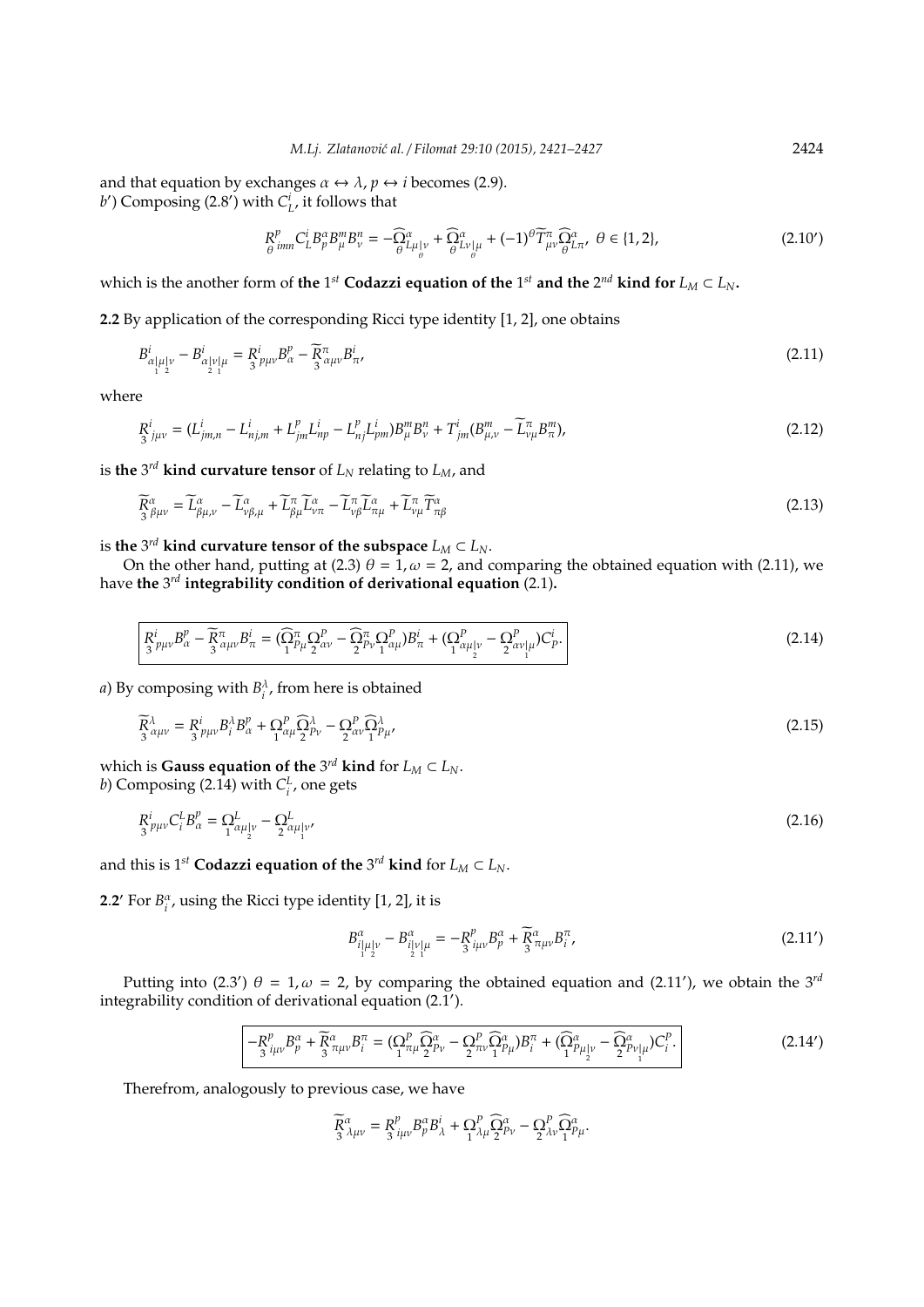Doing an exchange of indices  $\alpha \leftrightarrow \lambda$ ,  $p \leftrightarrow i$ , we see that this equation reduce to (2.15).

By composing  $(2.14')$  with  $C^i_\alpha$ , one obtains

$$
R_{3\,\mu\nu}^p C_L^i B_p^\alpha = -\widehat{\Omega}_{L\mu|v}^\alpha - \widehat{\Omega}_{L\mu|v'}^\alpha \tag{2.16'}
$$

and this is another form of the 1<sup>st</sup> Codazzi equation of the 3<sup>rd</sup> kind for  $L_M \subset L_N$ .

Based on exposed, the following theorems are valid.

**Theorem 2.1.** The 1<sup>st</sup> and 2<sup>nd</sup> kind integrability conditions of derivational equations (2.1) and (2.1') for submanifold  $X_M \subset L_N$  *with the structure*  $(X_M \subset L_N, \overline{\bigvee_\theta}, \theta \in \{1,2\})$ *, where the connections*  $\overline{\bigvee_\theta}$  *are defined in* (1.5)*, are given in* (2.8) and (2.8') respectively. The 3<sup>rd</sup> kind integrability conditions for the mentioned equations are (2.14) and (2.14').

**Theorem 2.2.** Gauss equations of the 1<sup>st</sup> and the 2<sup>nd</sup> kind are given in (2.9), and of the 3<sup>rd</sup> one in (2.15). The 1<sup>st</sup> Codazzi equations of the 1<sup>st</sup> and the 2<sup>nd</sup> kind are given in (2.10), and of the 3<sup>rd</sup> kind in (2.16). The equations (2.10'), (2.16') are another forms of (2.10) and (2.16) respectively.

#### **3. Integrability conditions of derivational equations for pseudonormals**

**3.0** In order to obtain integrability conditions for derivational equations of pseudonormals, we treat analogously to the case of tangents. From (2.2,1) one obtains

$$
C_{A|\mu|\nu}^i - C_{A|\nu|\mu}^i = -(\widehat{\Omega}_{\theta A\mu|\nu}^{\pi} - \widehat{\Omega}_{\theta A\nu|\mu}^{\pi})B_{\pi}^i - (\widehat{\Omega}_{\theta A\mu}^{\pi}\Omega_{\omega}^p - \widehat{\Omega}_{A\nu}^{\pi}\Omega_{\theta}^p)C_p^i
$$
\n(3.1)

and from  $(2.2', 1')$ :

$$
C_{i|\mu|\nu}^A - C_{i|\nu|\mu}^A = -(\mathcal{Q}_{\sigma\pi\mu|\nu}^A - \mathcal{Q}_{\sigma\pi\nu|\mu}^A)B_i^{\pi} - (\mathcal{Q}_{\sigma\pi\mu}^A \mathcal{Q}_{\omega}^{\pi}\mathcal{Q}_{\nu} - \mathcal{Q}_{\sigma\nu}^A \mathcal{Q}_{\sigma\mu}^{\pi}\mathcal{Q}_{\nu}^A)C_i^P.
$$
\n(3.1')

By virtue of the Ricci type identity from [2] is

θ

$$
C_{A|\mu|\nu}^{i} - C_{A|\nu|\mu}^{i} = R_{\theta}^{i} P_{\mu}^{m} C_{A}^{p} B_{\mu}^{m} B_{\nu}^{n} - \overline{R}_{\theta}^{p} A_{\mu\nu} C_{P}^{i} + (-1)^{\theta} \widetilde{T}_{\mu\nu}^{\pi} C_{A|\pi}^{i}, \quad \theta \in \{1, 2\},\tag{3.2}
$$

and also one can prove based on (1.5) that

$$
C_{i|\mu|\nu}^A - C_{i|\nu|\mu}^A = -R_{\theta \text{ imn}}^p C_p^A B_\mu^m B_\nu^n + \overline{R}_{\theta}^A_{\mu\nu} C_i^P + (-1)^\theta \widetilde{T}_{\mu\nu}^{\pi} C_{i|\pi}^A, \quad \theta \in \{1, 2\},
$$
\n(3.2')

where [1]

$$
\overline{R}_{\theta}^{A}{}_{\mu\nu} = \overline{L}_{\theta}^{A}{}_{\mu,\nu} - \overline{L}_{\theta}^{A}{}_{\nu,\mu} + \overline{L}_{\theta}^{P}{}_{\mu} \overline{L}_{\theta}^{A}{}_{\nu} - \overline{L}_{\theta}^{P}{}_{\mu} \overline{L}_{\theta}^{A}{}_{\nu} \qquad \theta \in \{1, 2\}
$$
\n(3.3)

are the 1<sup>st</sup> and the 2<sup>nd</sup> kind curvature tensors of  $L_N$  with respect to the pseudonormal submanifold  $X_{N-M}^N$ .

**3.1** If one substitutes  $\theta = \omega \in \{1, 2\}$  into (3.1) and equalizes the right sides of obtained equation and (3.2), exchanging previously  $C_{A|\pi}^i$  with help of (2.2), one obtains

$$
R_{\theta}^{i} p_{mn} C_{A}^{p} B_{\mu}^{m} B_{\nu}^{n} = [(-1)^{\theta} \widetilde{T}_{\mu\nu}^{\sigma} \widehat{Q}_{\theta}^{\pi} - \widehat{Q}_{A\mu}^{\pi}{}_{\nu} + \widehat{Q}_{\theta}^{\pi}{}_{\nu}{}_{\mu}^{\sigma} B_{\pi}^{i} + (\overline{R}_{\theta}^{p}{}_{A\mu\nu} - \widehat{Q}_{A\mu}^{\pi} \Omega_{\theta}^{p}{}_{\nu} + \widehat{Q}_{A\nu}^{\pi} \Omega_{\theta}^{p}{}_{\mu}^{\sigma}) C_{p}^{i}, \quad \theta \in \{1, 2\},
$$
\n(3.4)

and this are the 1st and 2<sup>nd</sup> kind integrability conditions for pseudonormals of derivational equation (2.2)**.**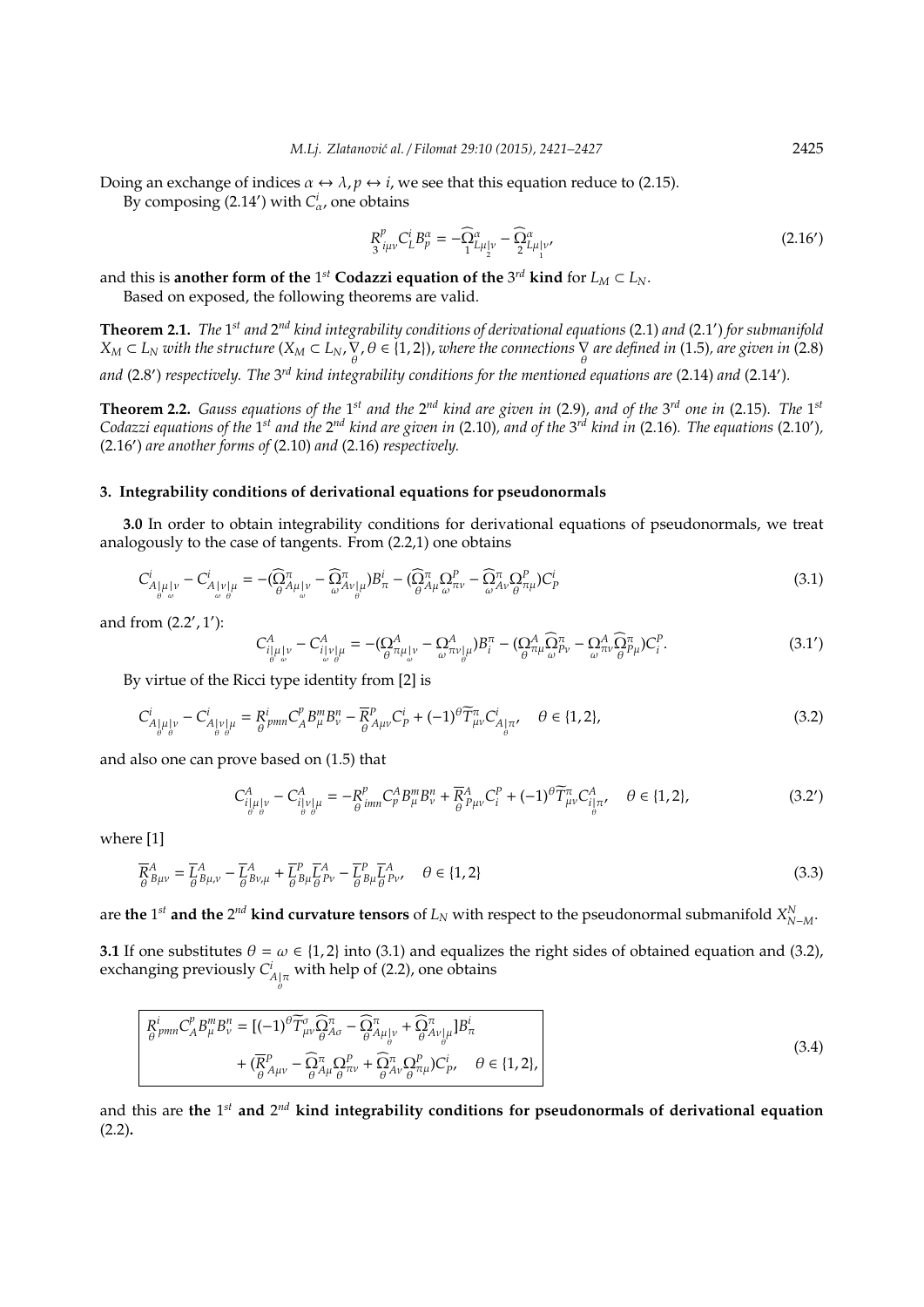*a*) If one composes (3.4) with  $B_i^{\lambda}$ , it is obtained that by virtue of (1.2):

$$
R^i_{\theta}{}_{pmn}B^{\lambda}_iC^p_{A}B^m_{\mu}B^n_{\nu}=(-1)^{\theta}\widetilde{T}^{\sigma}_{\mu\nu}\widehat{\Omega}^{\lambda}_{\theta}\widehat{\Delta}_{\sigma}-\widehat{\Omega}^{\lambda}_{A\mu}|_{\nu}+\widehat{\Omega}^{\lambda}_{A\nu}|_{\mu}.
$$

Exchanging here  $i \leftrightarrow p$ ,  $A \leftrightarrow L$ ,  $\lambda \leftrightarrow \alpha$ ,  $\sigma \leftrightarrow \pi$ , we obtain (2.10'). *b*) Composing (3.4) with  $C_i^L$  and using (1.2) it follows that

$$
R^i_{\theta}{}_{pmn}C^L_iC^p_AB^m_\mu B^n_\nu = \overline{R}^L_{\theta}{}_{A\mu\nu} - \widehat{\Omega}^{\pi}_{A\mu}\Omega^L_{\theta}{}_{\pi\nu} + \widehat{\Omega}^{\pi}_{A\nu}\Omega^L_{\theta}{}_{\pi\mu} \qquad \theta \in \{1, 2\}.
$$
\n(3.5)

The equation (3.5) is the 2<sup>nd</sup> Codazzi equation of the 1<sup>st</sup> and the 2<sup>nd</sup> kind for  $X_M \subset L_N$ .

**3.1'** Taking  $\theta = \omega \in \{1, 2\}$  in (3.1'), substituting in (3.2') the corresponding value of  $C_{i|\pi}^A$  and equalizing the θ right sides of mentioned equations we have

$$
\begin{vmatrix}\nR_{\theta}^{p} & R_{\mu}^{n} B_{\nu}^{n} = \left[ -(-1)^{\theta} \widetilde{T}_{\mu\nu}^{\sigma} \Omega_{\theta}^{A} + \Omega_{\theta}^{A} \pi_{\mu} |_{\nu} - \Omega_{\theta}^{A} \pi_{\nu} |_{\theta} \right] B_{i}^{\pi} \\
+ (\overline{R}_{\theta}^{A} P_{\mu\nu} + \Omega_{\theta}^{A} \Omega_{\mu}^{\pi} \Omega_{\theta}^{n} - \Omega_{\theta}^{A} \Omega_{\theta}^{\pi} \Pi_{\theta} \right) C_{i}^{p}, \quad \theta \in \{1, 2\},\n\end{vmatrix}
$$
\n(3.4')

which is the 1<sup>st</sup> and the 2<sup>nd</sup> kind integrability conditions ( $\theta = 1, 2$ ) of derivational equation (2.2'). *a*) Composing the previous equation with  $B^i_\lambda$  we get

$$
R^p_{\theta} \dot{m} \ C^A_p B^i_\lambda B^m_\mu B^n_\nu = -(-1)^\theta \widetilde{T}^\sigma_{\mu\nu} \Omega^A_{\theta} + \Omega^A_{\theta} \lambda_{\mu} |_\nu - \Omega^A_{\theta} \lambda_{\nu} |_\theta
$$

and that is, exchanging some indices, the equation (2.10). *b*) If one composes  $(3.4')$  with  $C_L^i$ , it follows that

$$
R^p_{\theta}^{'}_{imn}C^A_p C^i_L B^m_\mu B^n_\nu = \overline{R}^A_{L\mu\nu} + \Omega^A_{\theta} \widehat{\Omega}^{\pi}_{L\nu} - \Omega^A_{\pi\nu} \widehat{\Omega}^{\pi}_{L\mu},
$$

and that is (3.5).

**3.2** With respect of (3.9) in [11] is

$$
C_{A_{\mu\nu}|\nu}^i - C_{A_{\mu\nu}|\nu}^i = R_{\mu\nu}^i C_A^p - \overline{R}_{A\mu\nu}^P C_{P}^i, \tag{3.6}
$$

where  $\frac{R}{3}$  is given in (2.12) and ([11], the equation (3.10)):

$$
\overline{R}_{3}^{A}{}_{\beta\mu\nu} = \overline{L}_{1}^{A}{}_{\beta\mu,\nu} - \overline{L}_{2}^{A}{}_{\beta\nu,\mu} + \overline{L}_{1}^{P}{}_{\beta\mu}\overline{L}_{P\nu}^{A} - \overline{L}_{2}^{P}{}_{\nu}\overline{L}_{1}^{A}{}_{\beta\mu} + \overline{L}_{\nu\mu}^{T}(\overline{L}_{2}^{A}{}_{\beta\pi} - \overline{L}_{1}^{A}{}_{\beta\pi})
$$
\n(3.7)

is the third kind curvature tensor of the space  $L_N$  with respect of  $X_{N-M}^N$ .

On the other hand, putting at (3.1)  $\theta = 1$ ,  $\omega = 2$ , and equalizing the right sides of the obtained equation and (3.6), we get

$$
\overline{R}_{3}^{i}{}_{p\mu\nu}C_{A}^{p} - \overline{R}_{3}^{p}{}_{A\mu\nu}C_{P}^{i} = -(\widehat{\Omega}_{1}^{\pi}{}_{A\mu}{}_{\mu}^{i} - \widehat{\Omega}_{2}^{\pi}{}_{\nu}{}_{\mu}^{j})B_{\pi}^{i} - (\widehat{\Omega}_{1}^{\pi}{}_{A\mu} \Omega_{2}^{p} - \widehat{\Omega}_{2}^{\pi}{}_{\nu}C_{1}^{p}C_{\mu}^{j})C_{P}^{i},
$$
\n(3.8)

and that is the 3*rd* **kind integrability condition for pseudonormals of derivational equation** (2.2)**.** *a*) By composing (3.8) with  $B_i^{\lambda}$ , we get

$$
R_{3}^{i} \mu_{\nu} C_{A}^{\nu} B_{i}^{\lambda} = -(\widehat{\Omega}_{1}^{\pi} A_{\mu}{}_{\nu}^{\nu} - \widehat{\Omega}_{2}^{\pi} A_{\nu}{}_{\mu}^{\nu}),
$$
\n(3.9)